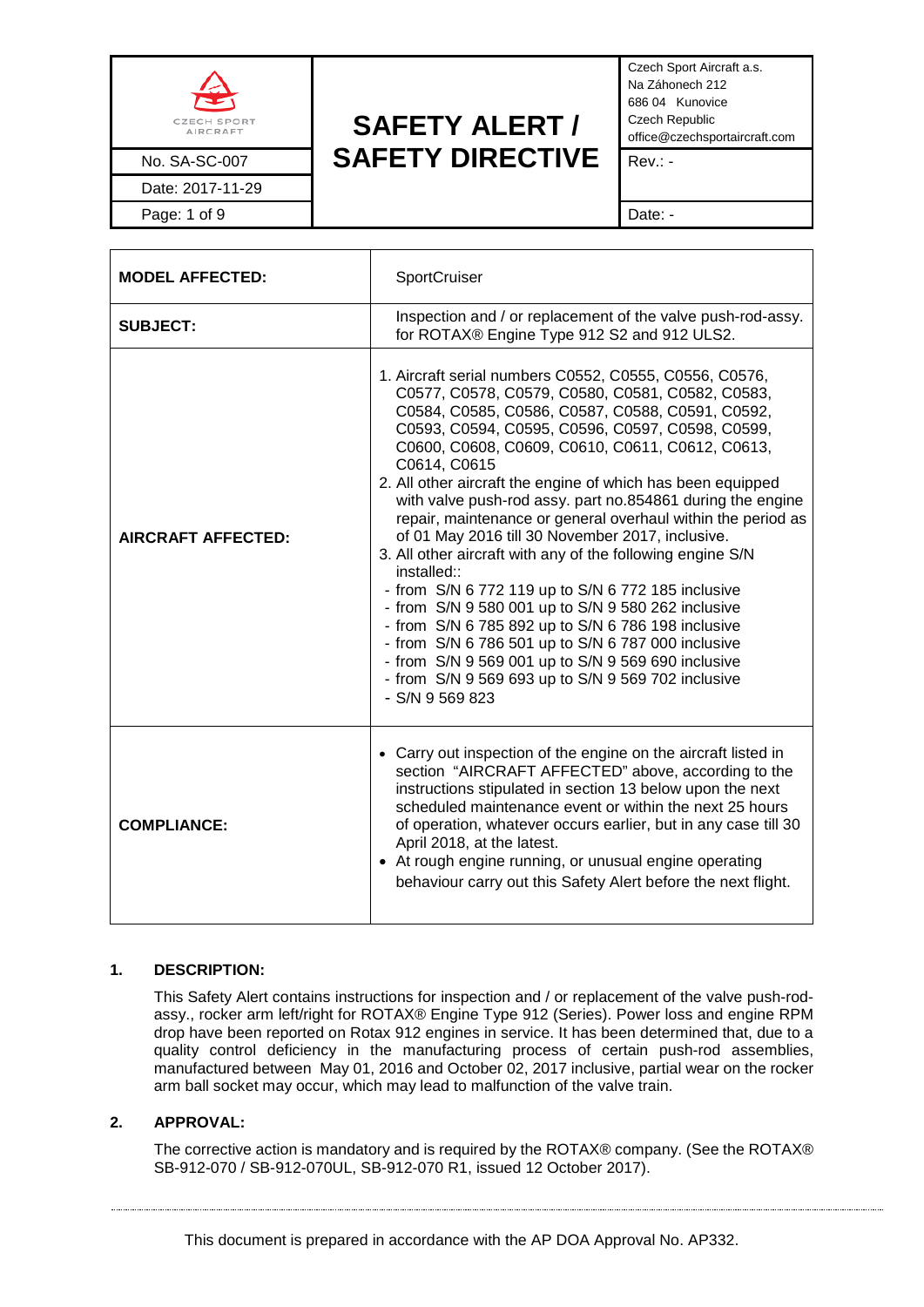

Czech Sport Aircraft a.s. Na Záhonech 212 686 04 Kunovice Czech Republic office@czechsportaircraft.com

## **3. AUTHORISATION TO PERFORM:**

ROTAX® – Airworthiness representatives

ROTAX® – Authorised Distributors or their independent Service Centers

Persons approved by the respective Aviation Authority

Persons with approved qualifications for the corresponding engine types. Only authorized persons (iRMT, Level Heavy Maintenance) are entitled to carry out this work.

**NOTE:** A list of all ROTAX® Authorised Distributors or their independent Service Centers is provided on [www.FLYROTAX.com.](http://www.flyrotax.com/)

All work has to be performed in accordance with the relevant Maintenance Manual.

### **4. REASON:**

The wear on the rocker arm ball, if not detected and corrected, might lead to a rocker arm cracking / fracture in consequence may lead to a malfunction of the valve train, rough engine operation and loss of power, possibly resulting in a forced landing, with consequent damage to the airplane and injury to occupants.

#### **5. MANPOWER:**

Max. 1 hour

#### **6. SPECIAL TOOLS:**

Common tools for maintenance + see the point 12. below.

#### **7. WEIGHT AND BALANCE:**

Not affected.

### **8. ELECTRICAL LOAD DATA:**

Not affected.

### **9. REFERENCES:**

ROTAX® SB-912-070 / SB-912-070UL, SB-912-070 R1 ROTAX® SI-912-009, latest revision SportCruiser / PiperSport Airplane Maintenance Manual SC-AMM-1-0-00, Rev.10, dated 18 October 2017 In addition to this technical information refer to current issue of

- all relevant ROTAX® Service Instructions (IS)
- ROTAX® Maintenance Manual Heavy (MMH)

### **10. PUBLICATIONS AFFECTED:**

N/A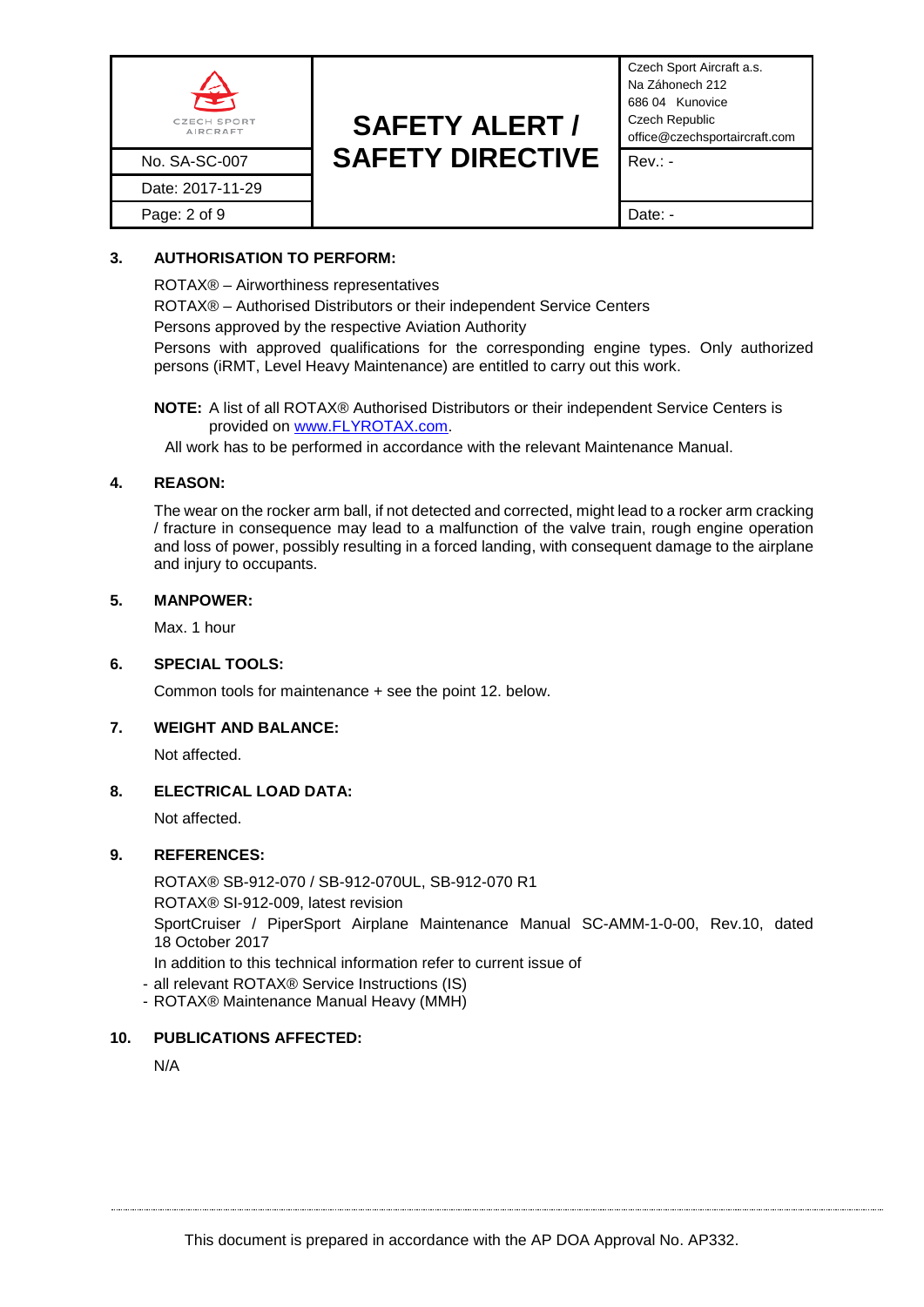

Czech Sport Aircraft a.s. Na Záhonech 212 686 04 Kunovice Czech Republic office@czechsportaircraft.com

#### **11. MATERIAL AND COST:**

#### **11.1 Material – cost and availability**

Price and availability of parts will be provided on request by ROTAX® Authorised distributors or their independent Service Centres.

#### **11.2 ROTAX Company support information**

Shipping costs, downtime costs, loss of income, telephone costs etc. or costs of conversion to other engine versions or additional work, as for instance simultaneous engine overhauls are not covered in this scope and will not be borne or reimbursed by ROTAX®

#### **11.3 Material requirement per engine**

Parts requirement: Order parts as required for the relevant job task to be determined in section 13.

| Fig.<br>no.    |                          | part no. | <b>Qty/engine</b> | <b>Description</b>     | <b>Application</b> |
|----------------|--------------------------|----------|-------------------|------------------------|--------------------|
| $\overline{2}$ | required                 | 840887   | 4                 | Allen screw M6x30 10.9 | valve cover        |
| $\overline{2}$ | parts for<br>inspection  | 927941   | 4                 | Washer 6.0/12/1        | valve cover        |
| $\overline{2}$ |                          | 881920   | 1 Set             | O-Ring set             | valve cover        |
| $\overline{1}$ | required                 | 854861*  | as required       | Valve push-rod assy.   | cylinder head      |
| $\overline{2}$ | parts for<br>replacement | 854383   | as required       | Rocker arm left        | cylinder head      |
| $\overline{2}$ |                          | 854393   | as required       | Rocker arm right       | cylinder head      |

\* or relevant part as per supersedure history

#### **11.4 Interchangeability of parts:**

- all affected parts cannot further be used and must be returned F.O.B to ROTAX® Authorised distributors or their independent Service Centres.
- further sale, use or shipment of all valve push-rods no. 854861 produced in the affected time period (as of May 01, 2016 until October 02, 2017), in stores (e.g. replacement parts) are also affected and the parts must undergo a visual inspection of valve push-rods as per section. 3.1.2 and if found not OK must be returned F.O.B. to ROTAX® Authorized distributors or their independent Service Centres.

### **12. Special tooling / lubricant adhesives / sealing compound / price availability**

Price and availability will be provided on request by ROTAX® Authorised distributors or their independent Service Centres.

| <b>Description</b>                            | Qty/engine  | Part no.  | <b>Application</b> |
|-----------------------------------------------|-------------|-----------|--------------------|
| Valve spring loading jig                      |             | 1877387** | valve spring       |
| <b>KLÜBER ISOFLEX TOPAS</b><br><b>NB 5051</b> | as required | 898351*** | rocker arm bearing |

- \*) Only needed if replacement task is required.
- \*\*) or equivalent e.g. valve spring mounting device assy. part no. 877385
- \*\*\*) or equivalent.

**NOTE:** If using these special tools observe the manufacturers specifications.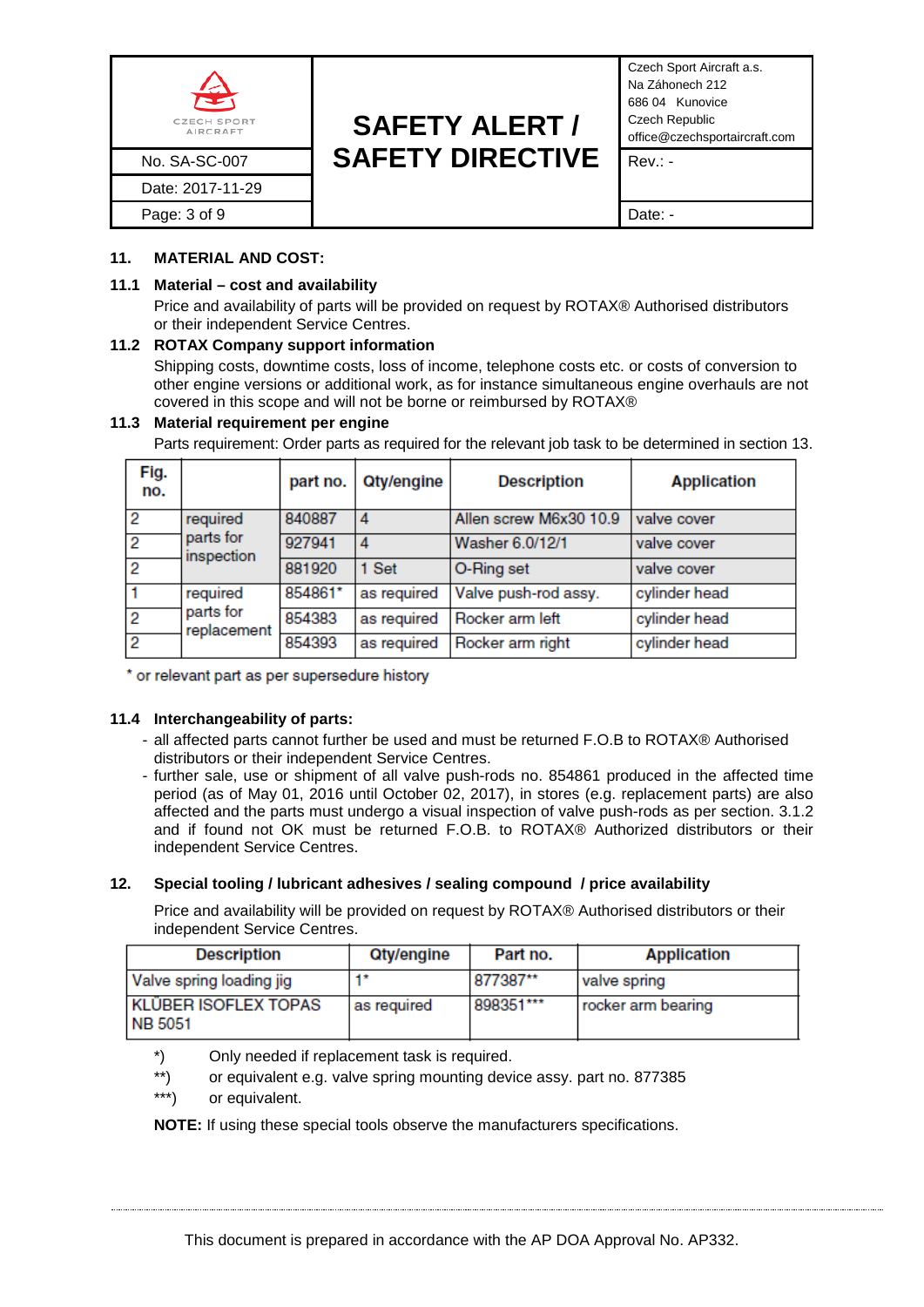

Czech Sport Aircraft a.s. Na Záhonech 212 686 04 Kunovice Czech Republic office@czechsportaircraft.com

## **13. ACCOMPLISHMENT INSTRUCTIONS**

- **13.1 Move the aircraft to a suitable place to perform the work.**
- **13.2 Remove the upper and bottom engine cowling, see the SC-AMM-1-0-00, the latest revision.**
- **13.3 Disconnect the battery terminals.**
- **13.4 Removing valve covers**

See Fig.2.

| <b>Step</b> | <b>Procedure</b>                                                                                                                       |
|-------------|----------------------------------------------------------------------------------------------------------------------------------------|
|             | Loosen Allen screw (1) M6x30 with washer (2) from valve cover (3), and remove it<br>together with large and small O-rings (4) and (5). |

#### **13.5 Visual inspection of valve push-rods**

Perform visual inspection of all push-rod ball sockets on all cylinder.

Check for color. See Fig.1.

| Color                | <b>Evaluation</b>                                                              |
|----------------------|--------------------------------------------------------------------------------|
| Silver surface       | Valve push-rod is OK. No further action required for this valve push-rod.      |
| <b>Black surface</b> | Valve push-rod is NOT OK.<br>See section. 13.6) Replacement of affected parts. |

#### **13.6 Replacement of affected parts on affected cylinder positions (only in case visual inspection is NOT passed OK)**

See Fig.2 and Fig.3.

On valve trains with valve push-rods found NOT OK the following steps need to be performed: **NOTE:**On standard applications, the replacement of the push rods and rocker arms can be carried out with engine installed in aircraft.

| Remove the spark plug connector and the four top spark plugs. |
|---------------------------------------------------------------|
|                                                               |

**NOTE:**Prevent entering of foreign substance through spark plug hole.

| <b>Step</b> |       | <b>Procedure</b>                                                                                                                                                                                                                 |
|-------------|-------|----------------------------------------------------------------------------------------------------------------------------------------------------------------------------------------------------------------------------------|
|             |       | Turn crankshaft so that the respective piston is exactly on ignition top dead center.                                                                                                                                            |
|             | NOTE: | Only when you have an Criterion B) Spare parts affected engine and only<br>if engine is equiped with collar cap nuts M8 wrench size 13: Loosen the<br>external collar cap nut (6) for easier disassembling the rocker arm shaft. |

**NOTE:** Do not loosen the collar nuts M8. There is no reason to remove or loosing the M8 collar nuts the head stud may come loose requiring re-installation as per current ROTAX® Maintenance Manual. In the event that in loosening collar nuts M8, the stud becomes loose, retighten the stud to 3 Nm (26 in.lb).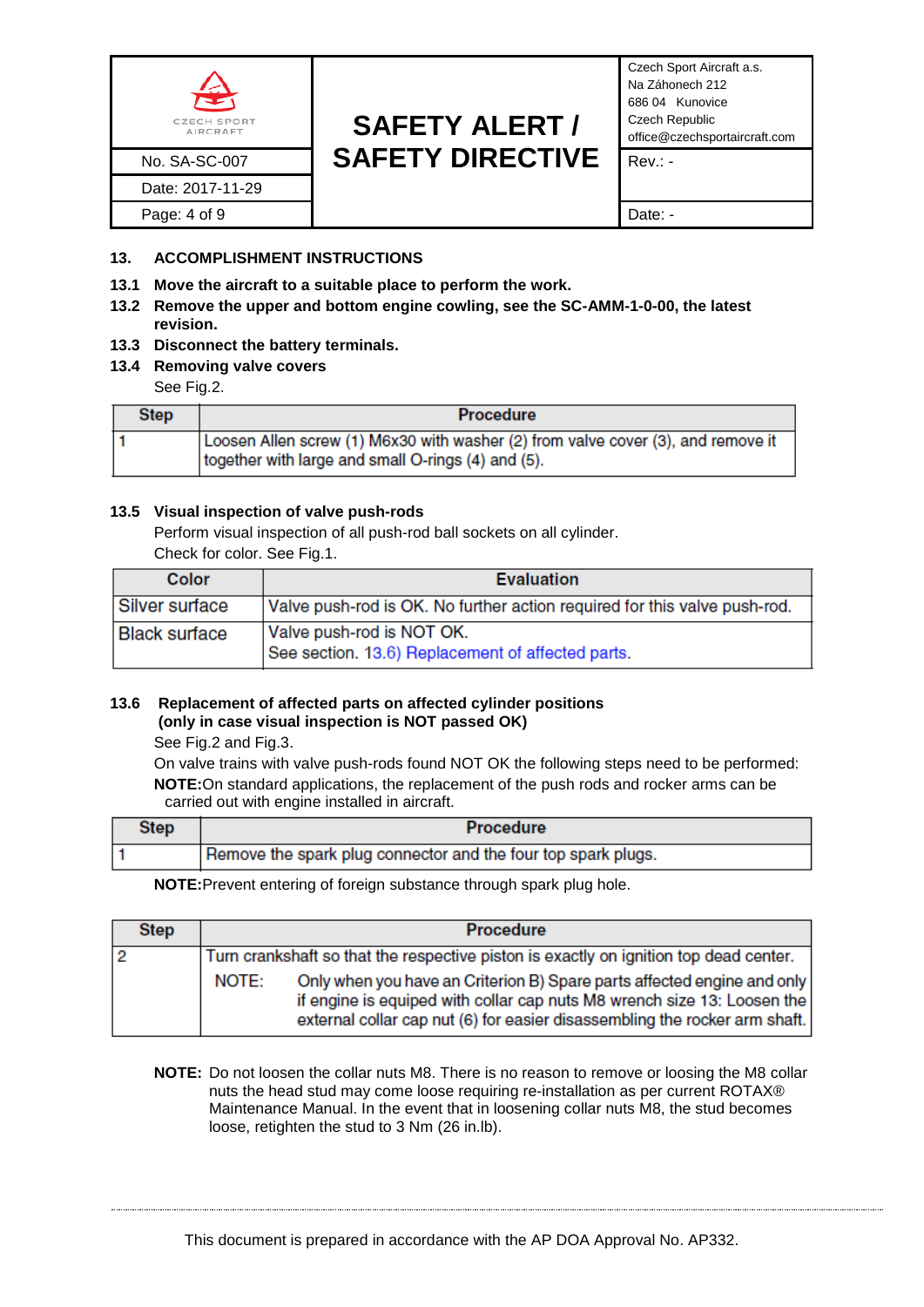

Date: 2017-11-29

# **SAFETY ALERT /** No. SA-SC-007 **SAFETY DIRECTIVE** Rev.: -

Czech Sport Aircraft a.s. Na Záhonech 212 686 04 Kunovice Czech Republic office@czechsportaircraft.com

Page: 5 of 9 Date: -

| <b>Step</b> | <b>Procedure</b>                                                                                                                                                        |
|-------------|-------------------------------------------------------------------------------------------------------------------------------------------------------------------------|
|             | Attach the support plate (12) to the valve spring loading jig part no. 877387 (7) with 2<br>hex. screws (13) M6x16 at the attachment points (14) on the cylinder heads. |
|             | Put adapters (15) on the valve spring loading jig.                                                                                                                      |
|             | Attach the valve spring loading jig on cylinder head and support plate with 2 Allen<br>screws (8) M6x70 and depress both valves with 3 turns.                           |

**WARNING:** When attaching the loading jig, take care to depress the valve with the valve spring simultaneously. Push the valve stem if need be, otherwise there is risk that the valve cotters will displace or may drop out.

| <b>Step</b> | <b>Procedure</b>                                                                                                                                                                                                                                                    |  |
|-------------|---------------------------------------------------------------------------------------------------------------------------------------------------------------------------------------------------------------------------------------------------------------------|--|
| 6           | This will relieve the pressure from both hydraulic tappets. Now the rocker arm shaft<br>(9) may be easily pulled out. Lift out both rocker arms (10) and (11).                                                                                                      |  |
| 7           | Replace only affected parts as per section 11.3). See also Fig. 3.                                                                                                                                                                                                  |  |
| 8           | Apply KLÜBER ISOFLEX TOPAS NB 5051 (16) on both push-rod ball sockets and<br>contact areas of rocker arm and slide push-rod into the oil return tube (20).                                                                                                          |  |
| 9           | Check bushing and rocker arm shaft according to latest Maintenance Manual Heavy.                                                                                                                                                                                    |  |
| 10          | Put oil on the rocker arm bushing.                                                                                                                                                                                                                                  |  |
| 11          | Place rocker arm left (10) and rocker arm right (11) in cylinder head, apply<br>KLÜBER ISOFLEX TOPAS NB 5051 (16) on rocker arm shaft (9) and insert it into its<br>bearing support.                                                                                |  |
| 12          | Loosen valve spring loading jig and support plate.                                                                                                                                                                                                                  |  |
| 13          | When removing the valve spring loading jig, make sure the adapter rings (15) do not<br>jam on the valve spring retainer.                                                                                                                                            |  |
| 14          | NOTE:<br>Only when you have an Criterion B) Spare parts affected engine and only<br>if engine is equiped with collar cap nuts M8 wrench size 13:<br>Mount collar cap nut (6) according to latest Maintenance Manual Heavy<br>or SI-912-025/SI-914-026/SI-912 i-010. |  |
| 15          | Lubricate all moving parts in the rocker arm space with engine oil or equivalent.                                                                                                                                                                                   |  |

#### **13.7 Install valve cover**

See Fig.2.

| <b>Step</b> | <b>Procedure</b>                                                                                             |
|-------------|--------------------------------------------------------------------------------------------------------------|
|             | Clean the sealing surface of cylinder head and valve cover with a suitable lint-free<br>cloth or equivalent. |
|             | Insert new O-ring (4) 105x2.5 and O-ring (5) 6.4x1.8 into the valve cover (3).                               |
|             | Fit valve cover.                                                                                             |

**NOTE:** Between the valve covers a gap of min.0,1 mm (.004 in.) must remain. The covers must not touch each other.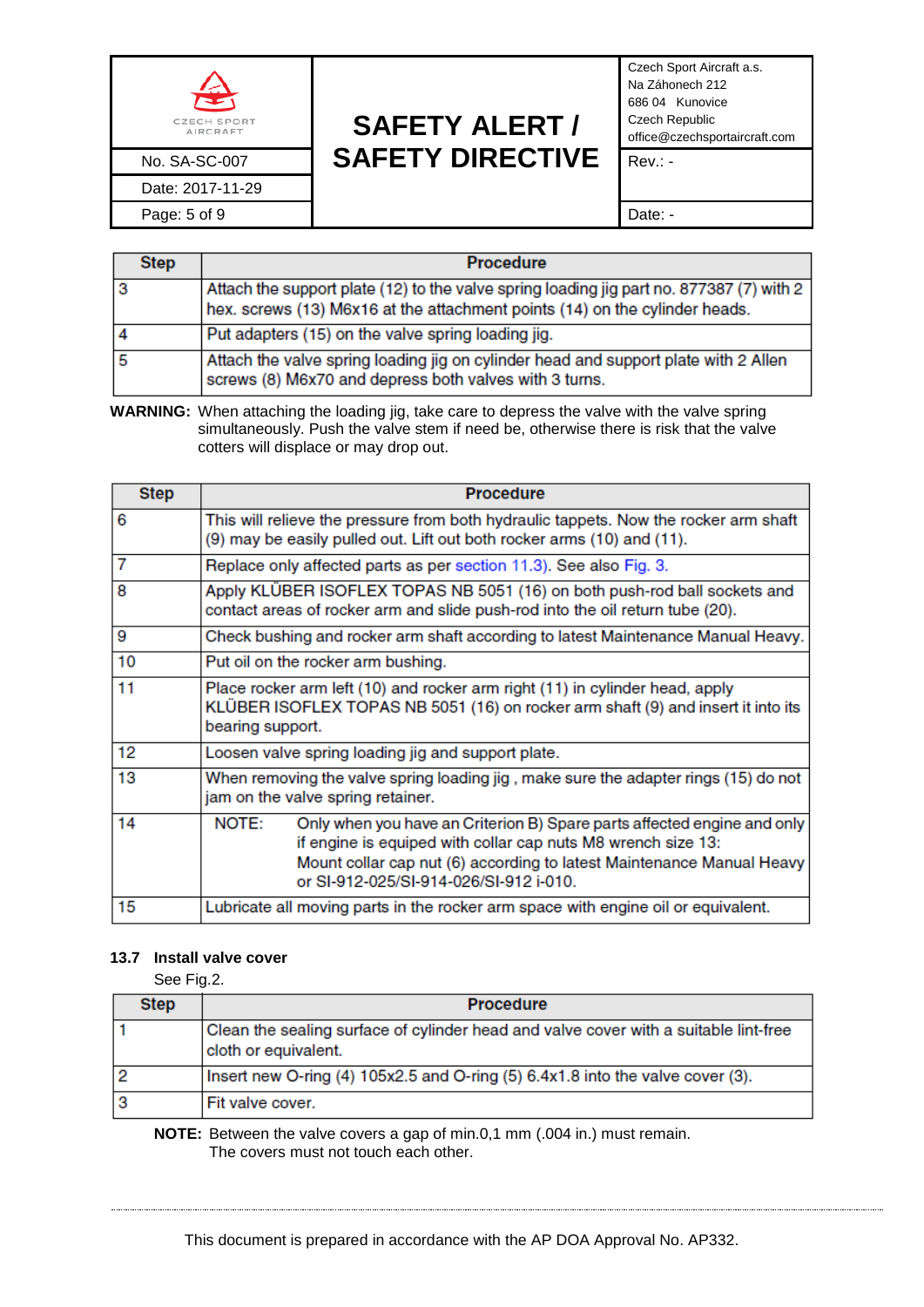| 쏲<br><b>CZECH SPORT</b><br>AIRCRAFT | <b>SAFETY ALERT /</b>   | Czech Sport Aircraft a.s.<br>Na Záhonech 212<br>686 04 Kunovice<br>Czech Republic<br>office@czechsportaircraft.com |
|-------------------------------------|-------------------------|--------------------------------------------------------------------------------------------------------------------|
| No. SA-SC-007                       | <b>SAFETY DIRECTIVE</b> | $Rev: -$                                                                                                           |
| Date: 2017-11-29                    |                         |                                                                                                                    |
| Page: 6 of 9                        |                         | Date: -                                                                                                            |

| <b>Step</b> | <b>Procedure</b>                                                           |
|-------------|----------------------------------------------------------------------------|
|             | Tighten the new Allen screw (1) M6x30 with washer (2) to 10 Nm (89 in.lb). |

**WARNING:** Carefully inspect the length of the valve cover screw. Inspect whether thread is damaged. If the screw is loose or the valve cover leaking, the oil will not return into the oil tank by "blow-by gas" and the oil system will not properly function. Improper installation of the valve cover could lead to loss of crankcase pressure.

| <b>Step</b> | <b>Procedure</b>                                                                                                                                                                                                                                                                                                                                                                                                                               |  |
|-------------|------------------------------------------------------------------------------------------------------------------------------------------------------------------------------------------------------------------------------------------------------------------------------------------------------------------------------------------------------------------------------------------------------------------------------------------------|--|
|             | Refit the wiring and top spark plugs (17) and tighten.<br>- If genuine ROTAX <sub>®</sub> spark plugs installed. Tighten the spark plugs to 16 Nm<br>(142 in. lb.) on a cold engine.<br>- If still old spark plug version NGK used tighten to 20 Nm (177 in.lb) or change all<br>spark plugs to genuine ROTAX® spark plugs according to SI-912 i-013/SI-912-027/<br>SI-914-028.<br>Install spark plug connector according to a marking sleeve. |  |
| 6           | Repeat the procedure on the remaining 3 cylinder heads.                                                                                                                                                                                                                                                                                                                                                                                        |  |
|             | Tighten the new Allen screw (1) M6x30 with washer (2) to 10 Nm (89 in.lb).                                                                                                                                                                                                                                                                                                                                                                     |  |

#### **13.8 Connect the battery terminals.**

#### **13.9 Install the bottom and upper engine cowling on the airplane - see the SC-AMM-1-0-00, the latest revision, and restore the airplane to original operating configuration.**

### **13.10 Test run**

Conduct test run. See chapter 12-20-00 of the ROTAX® Maintenance Manual Line for the respective engine type.

**NOTE:** These instructions (section 13) have to be followed in accordance with deadlines specified in section "COMPLIANCE" in the title sheet above.

#### **13.11 Complete aircraft records to reflect compliance with this Safety Alert.**

**NOTE:** If the aircraft is not affected by this Safety Alert, enter the following text into the aircraft logbook: "The SA-SC-007 applicability has been checked with the result: not applicable".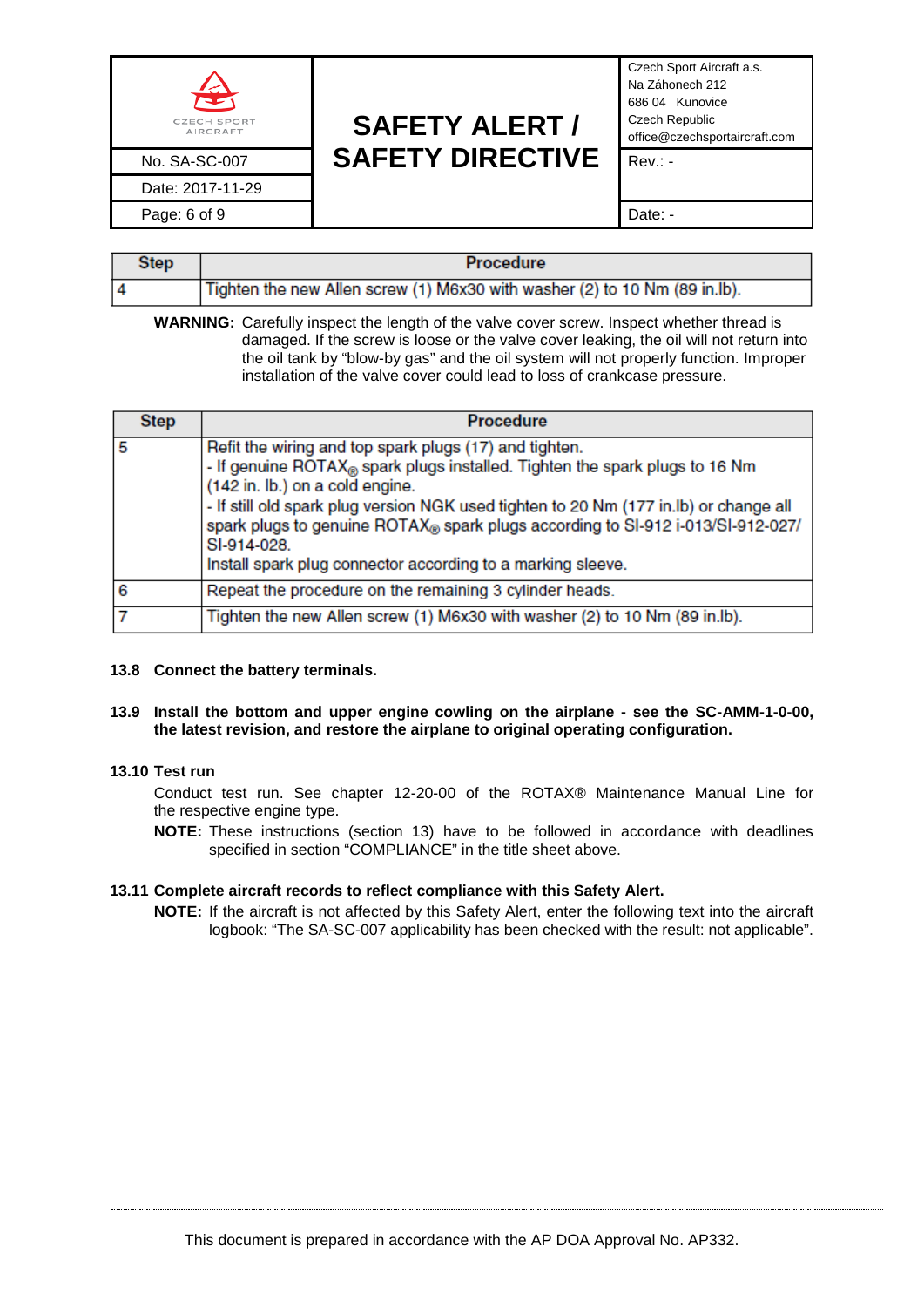

Czech Sport Aircraft a.s. Na Záhonech 212 686 04 Kunovice Czech Republic office@czechsportaircraft.com

## **14. Appendix**

The following drawings should convey additional information:



Fig.1 – Visual inspection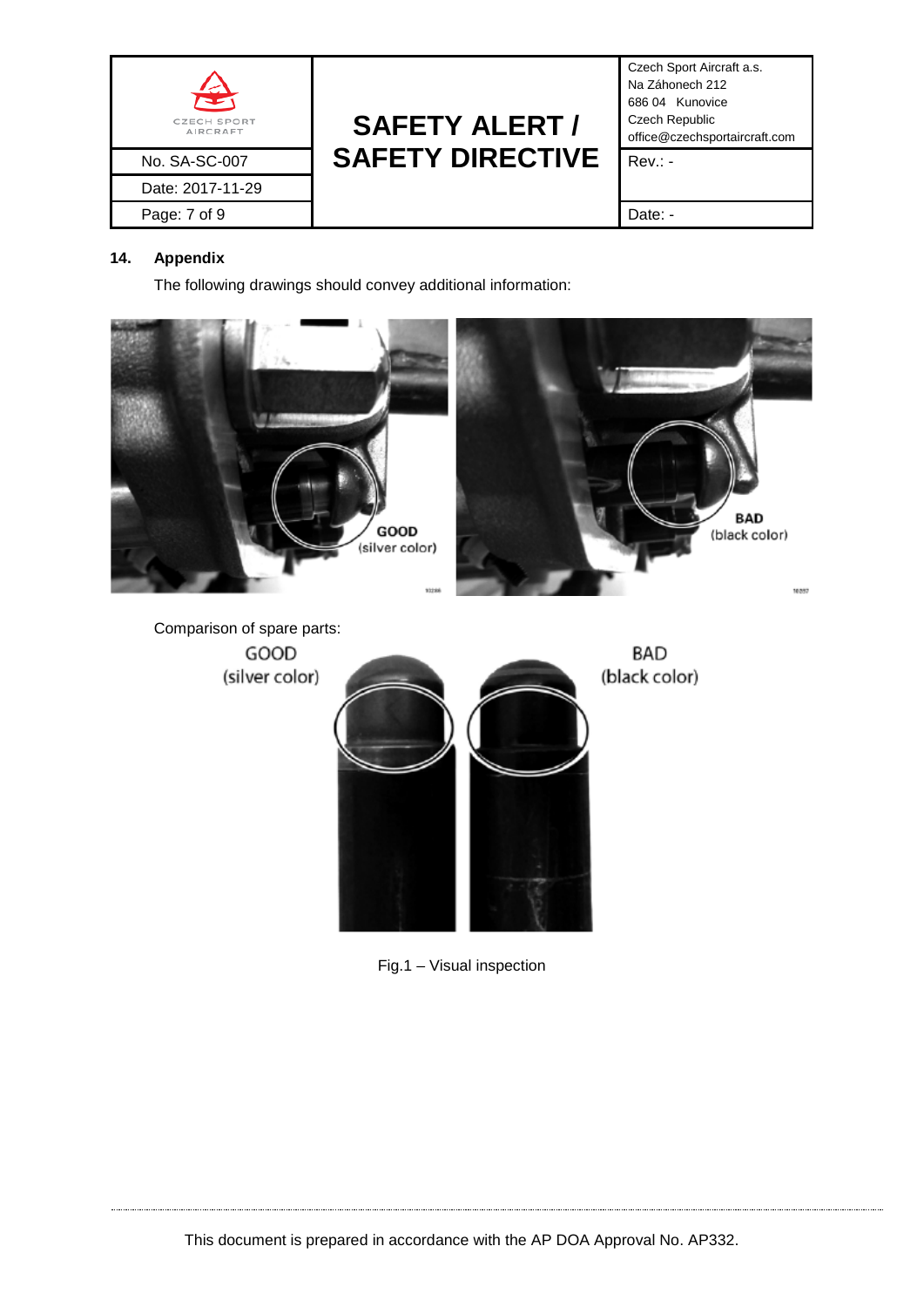



Fig.2